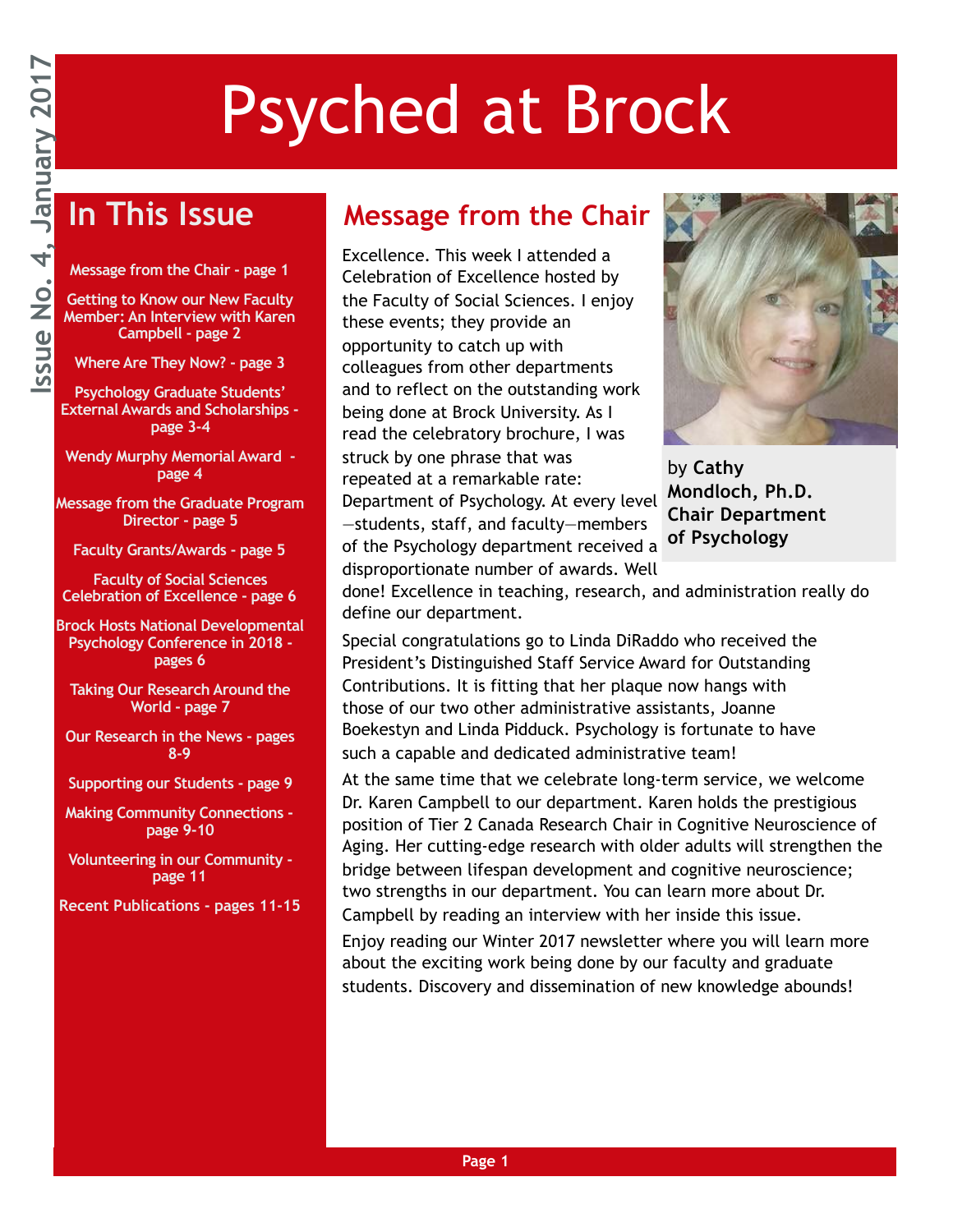# **with Karen Campbell**



Karen Campbell joined our department this January as our new Canadian Research Chair in Cognitive Neuroscience of Aging. What better way to get to know Karen and her research than a little Q & A?! Here is what Karen had to say…

#### **What is a CRC?**

CRC stands for Canada Research Chair, which is an award given out by the Government of Canada to accomplished researchers at universities across the country. These awards are part of a national strategy to make Canada one of the world's top countries in research and development. As part of the award, I get money for research and a lighter teaching load so I have more time to dedicate to my trainees.

#### **Where did you come from?**

I did my PhD at the University of Toronto, working with Lynn Hasher and Cheryl Grady. After that, I moved to Cambridge, England to work with Lorraine Tyler and Richard Henson at the University of Cambridge. I then moved to Cambridge, Massachusetts (good to keep as much of one's address the same as possible when moving!) to work with Daniel Schacter at Harvard University.

#### **Tell us about your research program and your favourite finding.**

My research program examines the cognitive and neural changes that accompany normal (i.e., nonpathological) human aging. I am primarily interested in how older adults' lessened ability to

control the focus of their attention affects their ability to encode and retrieve information. My favourite finding is when we showed that older adults encode and bind together distracting information that young adults ignore, and then use this information to boost their performance on a later task. This work suggests that in some cases, older adults know more about the world around them than younger adults! **Public Constrained at Brock - Interview Account the focus of their attention affects their attention affects their attention affects their attention affects their attention and brock their attention. My favourite finding** 

#### **Why is it important to study older adults**

Canada's population is aging and yet, we still know very little about how to do so healthfully. Determining how the brain changes with age, and the lifestyle and demographic factors that contribute to healthy neurocognitive aging has never been more pressing.

#### **Why do you love research?**

Sometimes the human mind and brain feels like the last frontier. There are so many interesting questions that still need answering, and it's a lot of fun being on the "front line": designing experiments, collecting data, and getting answers.

#### **What could a graduate or undergraduate student do in your lab?**

Graduate students will gain experience with either EEG or fMRI, looking at the neural underpinnings of older adults' decreased cognitive control and the implications for memory performance. Undergraduate projects will likely use behavioural measures (including eye-tracking, where appropriate) to examine age differences in attention and memory. The first step in any project will be developing a research question that interests both me and the student!

#### **Who is Karen Campbell outside of research?**

I am a mom to two kids and a dog. I like to run and lift weights (key to neurocognitive health!). My husband and I like to binge-watch shows on Netflix and travel whenever we can (key to mental health!). Oh, and I love grime music, and I'm not ashamed to admit it.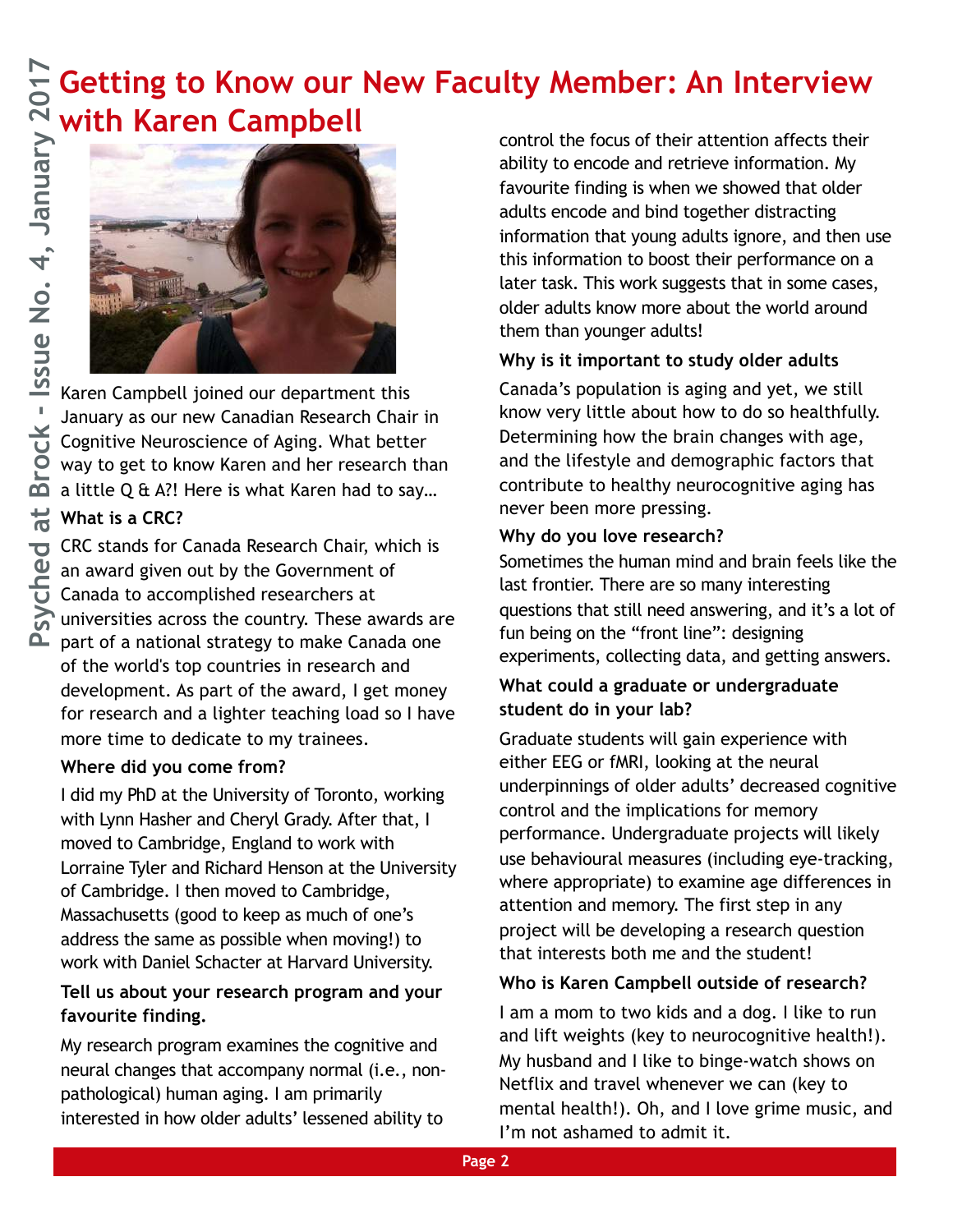### **Where Are They Now?**



### **Psychology Graduate Students' Successes with External Awards and Scholarships!!**

|                                                         | <b>Student News</b>                                                                                                                                                                                                                                                                                                                                                               |                                                                                                                                                                                                                                                                                                                                                                                         |  |                       |                       |  |  |
|---------------------------------------------------------|-----------------------------------------------------------------------------------------------------------------------------------------------------------------------------------------------------------------------------------------------------------------------------------------------------------------------------------------------------------------------------------|-----------------------------------------------------------------------------------------------------------------------------------------------------------------------------------------------------------------------------------------------------------------------------------------------------------------------------------------------------------------------------------------|--|-----------------------|-----------------------|--|--|
|                                                         |                                                                                                                                                                                                                                                                                                                                                                                   |                                                                                                                                                                                                                                                                                                                                                                                         |  |                       |                       |  |  |
| $\overline{4}$<br>$\frac{\dot{\mathsf{o}}}{\mathsf{Z}}$ |                                                                                                                                                                                                                                                                                                                                                                                   | Where Are They Now?<br>Hasmine Mian, BA Psych<br>Category in the 2016 Olym<br>+ Jasmine Mian, BA Psychology (2012), represented Canada as a wrestler in the 48 kg<br>category in the 2016 Olympics! Way to go Jasmine!<br>◆ Malvina Skorska, PhD Psychology (2016), recently became a post doc in Tony Bogart'<br>lab and is a part-time instructor in our department. Welcome Malvina! |  |                       |                       |  |  |
|                                                         |                                                                                                                                                                                                                                                                                                                                                                                   |                                                                                                                                                                                                                                                                                                                                                                                         |  |                       |                       |  |  |
|                                                         | <b>Psychology Graduate Students' Successes with External</b>                                                                                                                                                                                                                                                                                                                      |                                                                                                                                                                                                                                                                                                                                                                                         |  |                       |                       |  |  |
| ssue                                                    | <b>Awards and Scholarships!!</b>                                                                                                                                                                                                                                                                                                                                                  |                                                                                                                                                                                                                                                                                                                                                                                         |  |                       |                       |  |  |
| $\mathbb I$<br>ock<br>Br                                | For the 2016-2017 academic year, we have 29 graduate students holding external scholarships (new<br>this year or on-going), including 15 MA students and 14 PhD students. This amounts to 75% of our MA<br>students and 61% of our PhD students. Great job everyone!! These external scholarships have been<br>awarded by the following provincial and national funding agencies: |                                                                                                                                                                                                                                                                                                                                                                                         |  |                       |                       |  |  |
| at<br>Psyched                                           | <b>Student</b>                                                                                                                                                                                                                                                                                                                                                                    | <b>External Award</b>                                                                                                                                                                                                                                                                                                                                                                   |  | <b>Student</b>        | <b>External Award</b> |  |  |
|                                                         | Alcock, Bradey                                                                                                                                                                                                                                                                                                                                                                    | <b>CIHR</b>                                                                                                                                                                                                                                                                                                                                                                             |  | LaPierre, Kiana       | <b>SSHRC</b>          |  |  |
|                                                         | Gallant, Caitlyn                                                                                                                                                                                                                                                                                                                                                                  | <b>CIHR</b>                                                                                                                                                                                                                                                                                                                                                                             |  | MacDonell, Elliot     | <b>SSHRC</b>          |  |  |
|                                                         | Hodges, Travis                                                                                                                                                                                                                                                                                                                                                                    | <b>NSERC</b>                                                                                                                                                                                                                                                                                                                                                                            |  | Murray, Laura         | <b>SSHRC</b>          |  |  |
|                                                         | Lustig, Kari                                                                                                                                                                                                                                                                                                                                                                      | <b>NSERC</b>                                                                                                                                                                                                                                                                                                                                                                            |  | O'Connor, Alison      | <b>SSHRC</b>          |  |  |
|                                                         | MacDonald, Kevin                                                                                                                                                                                                                                                                                                                                                                  | <b>NSERC</b>                                                                                                                                                                                                                                                                                                                                                                            |  | Power, Jordan         | <b>SSHRC</b>          |  |  |
|                                                         | Salahub, Christine                                                                                                                                                                                                                                                                                                                                                                | <b>NSERC</b>                                                                                                                                                                                                                                                                                                                                                                            |  | Prusaczyk, Elvira     | <b>SSHRC</b>          |  |  |
|                                                         | Baker, Kristen                                                                                                                                                                                                                                                                                                                                                                    | <b>OGS</b>                                                                                                                                                                                                                                                                                                                                                                              |  | Wylie, Breanne        | <b>SSHRC</b>          |  |  |
|                                                         | Earle, Megan                                                                                                                                                                                                                                                                                                                                                                      | <b>OGS</b>                                                                                                                                                                                                                                                                                                                                                                              |  | Farrell, Ann          | <b>SSHRC</b>          |  |  |
|                                                         | Heffer, Taylor                                                                                                                                                                                                                                                                                                                                                                    | <b>OGS</b>                                                                                                                                                                                                                                                                                                                                                                              |  | Gauthier, Natalie     | <b>SSHRC</b>          |  |  |
|                                                         | Lockhart, Holly                                                                                                                                                                                                                                                                                                                                                                   | <b>OGS</b>                                                                                                                                                                                                                                                                                                                                                                              |  | Methot-Jones, Tabitha | <b>SSHRC</b>          |  |  |
|                                                         | Matthews, Claire                                                                                                                                                                                                                                                                                                                                                                  | <b>OGS</b>                                                                                                                                                                                                                                                                                                                                                                              |  | Rubel, Alicia         | <b>SSHRC</b>          |  |  |
|                                                         | Mazachowsky, Tessa                                                                                                                                                                                                                                                                                                                                                                | <b>OGS</b>                                                                                                                                                                                                                                                                                                                                                                              |  | Semplonius, Thalia    | <b>SSHRC</b>          |  |  |
|                                                         | Green, Matthew                                                                                                                                                                                                                                                                                                                                                                    | <b>OGS</b>                                                                                                                                                                                                                                                                                                                                                                              |  | Farrell, Marina       | Trillium              |  |  |
|                                                         | Hoffarth, Mark                                                                                                                                                                                                                                                                                                                                                                    | <b>OGS</b>                                                                                                                                                                                                                                                                                                                                                                              |  |                       |                       |  |  |
|                                                         | Hosker-Field, Ashley                                                                                                                                                                                                                                                                                                                                                              | <b>OGS</b>                                                                                                                                                                                                                                                                                                                                                                              |  |                       |                       |  |  |
|                                                         | Robb, Sean                                                                                                                                                                                                                                                                                                                                                                        | <b>OGS</b>                                                                                                                                                                                                                                                                                                                                                                              |  | * Congratulations!    |                       |  |  |

| Student               | <b>External Award</b> |  |
|-----------------------|-----------------------|--|
| LaPierre, Kiana       | <b>SSHRC</b>          |  |
| MacDonell, Elliot     | <b>SSHRC</b>          |  |
| Murray, Laura         | <b>SSHRC</b>          |  |
| O'Connor, Alison      | <b>SSHRC</b>          |  |
| Power, Jordan         | <b>SSHRC</b>          |  |
| Prusaczyk, Elvira     | <b>SSHRC</b>          |  |
| Wylie, Breanne        | <b>SSHRC</b>          |  |
| Farrell, Ann          | <b>SSHRC</b>          |  |
| Gauthier, Natalie     | <b>SSHRC</b>          |  |
| Methot-Jones, Tabitha | <b>SSHRC</b>          |  |
| Rubel, Alicia         | <b>SSHRC</b>          |  |
| Semplonius, Thalia    | <b>SSHRC</b>          |  |
| Farrell, Marina       | Trillium              |  |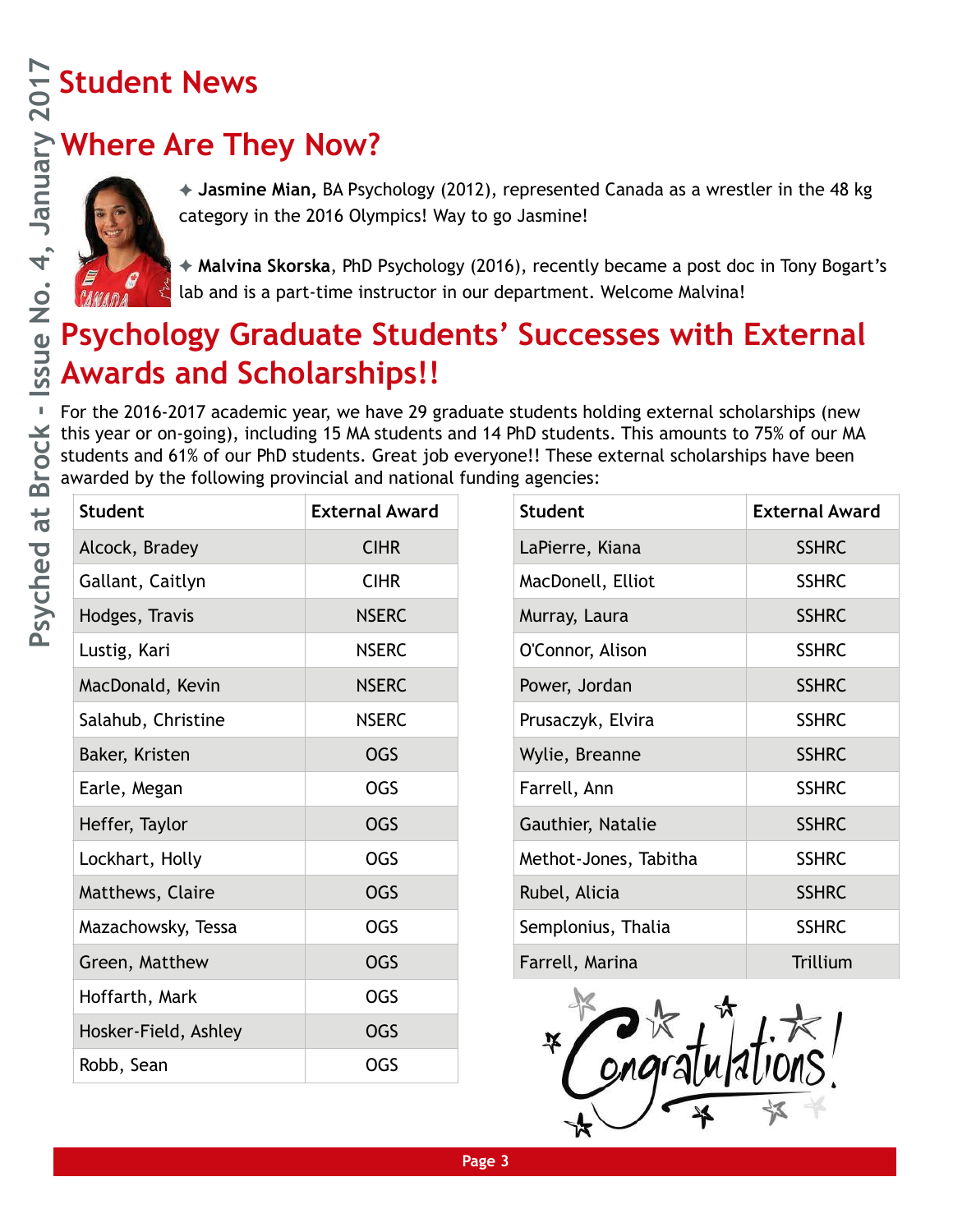#### **Student News Continued…**

✦ **Malvina Skorska**, a received both the The Distinguished Graduate Student Award and the Brock University Board of Trustees Spirit of Brock Medal at convocation.

✦ **Xiaomei Zhou**, a PhD student in the Face Perception Lab, won a prestigious scholarship for her final year of study. The Chinese Government Award for Outstanding Self-finance Students Abroad is set up by the China Scholarship Council (CSC) to honor overseas Chinese graduate students with outstanding academic accomplishments. The selection involves a minimum of three rounds of judging conducted by experts from each student's field of study, both in China and the host country. The award includes a \$6,000 prize and a CSC-issued certificate.

#### **Wendy Murphy Memorial Award**

The Wendy Murphy Memorial Award is given each year to a student (or two) who possesses both "a good head and a good heart". This year's outstanding winners were **Josh Black** and **Kevin Mulvihill**.



**Joshua Black** is beginning his third year as a PhD student in the Social/ Personality division. He is actively involved in both academic pursuits and community activities, particularly focused on his area of speciality concerning 'dreams of bereavement'  $-$  a topic that has generated much interest from the general public and in the media. His kindness, compassion, and readiness to help his fellow students were noted in several of the nomination submissions, along with Josh's dedication to improving the lives of others in the community through outreach and public education.



**Kevin Mulvihill** is beginning his third year as a PhD student in the Behavioral & Cognitive Neuroscience division. He has developed an impressive degree of expertise in his area of specialization, vocalizations in rats and links with affective states, and is a wellrespected academic colleague among his graduate students. In addition, fellow students praise Kevin's commitment to improving the climate for graduate student education here at Brock and his voluntary participation in several departmental committees and working groups.

The annual fundraiser for the Wendy Murphy Memorial Award is a golf tournament organized by Tim Murphy. This past summer was the 20th tournament with one of the largest turnouts ever. Currently, the Wendy Murphy Fund is now about \$250,000 and growing allowing for future students to be supported by the award. The next tournament will be held on Saturday Sept 9th 2017. Contact Tim Murphy at wmmgt@hotmail.com for details.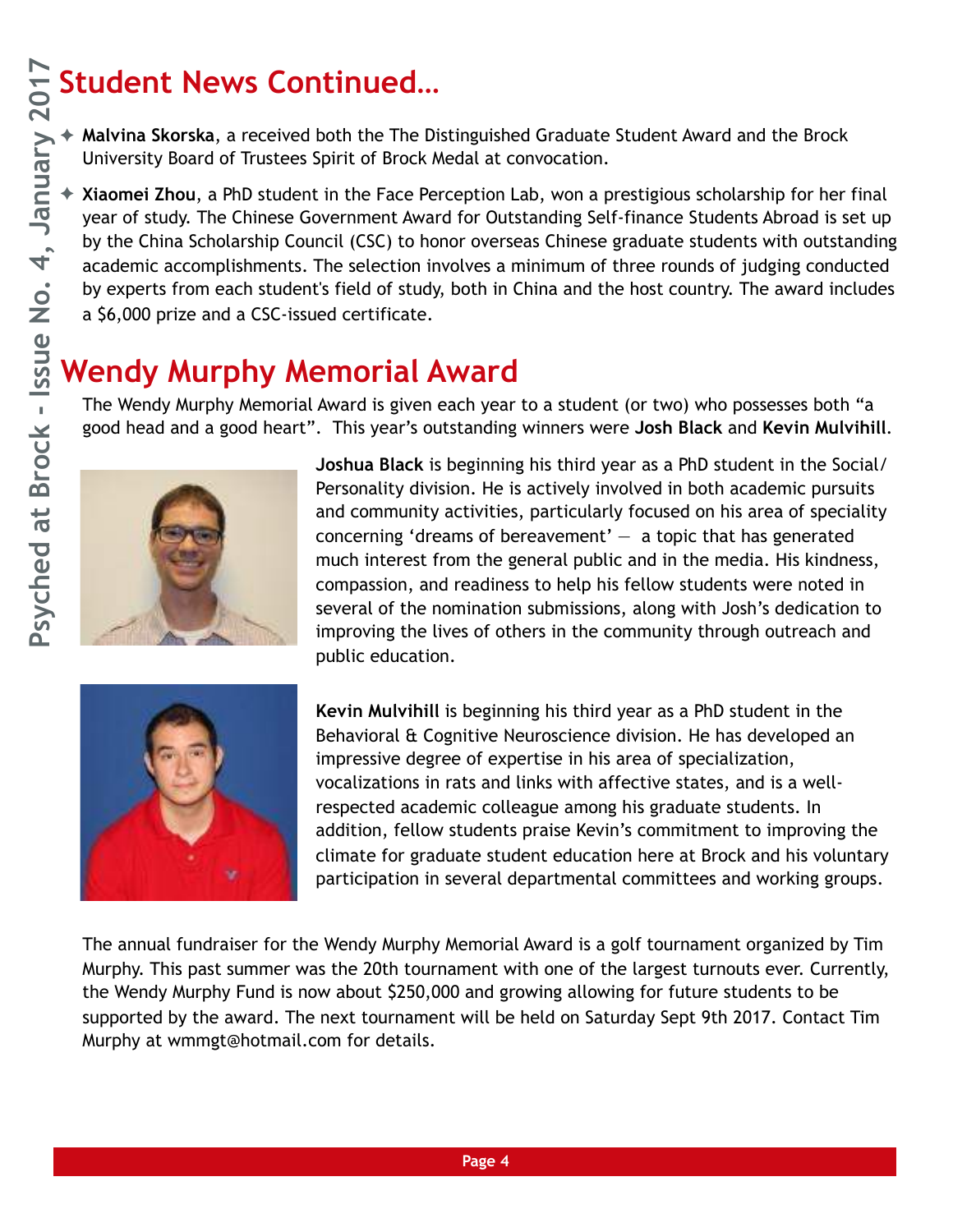#### **Message from the Graduate Program Director**

It's recruitment season!

On Friday February 17th the department will host our annual Psychology Graduate Program Open House. This event will see prospective graduate students spend the day with us to learn about our MA and PhD programs, tour our research labs and the Brock campus, and socialize with our faculty members and current students. I thank everyone, in advance, for helping us make this day a great success.

Recruitment season is also a good time to reflect on the many things that make our Psychology graduate program among the very best in Canada. For example, we recognize our small faculty to grad student ratio (1:2). We celebrate our faculty members' external research funding (60% have



research grants from a Tri-council agency), and our graduate students' external awards (66% are funded by award from an external agency). We applaud our faculty and graduate students for an ever-growing number of academic dissemination activities, including presentations at national and international conferences, as well as peer-reviewed publications in top-tier journals. We also commend our graduate students for their outstanding work as dedicated Teaching Assistants in dozens of our undergraduate courses. It really is an amazing time to be part of our graduate program. Let's spread the word!

### **Faculty Grants/Awards:**

**Stefan Brudzynski**, was awarded the prestigious Lifetime Achievement Award from the Faculty of Mathematics and Science for exceptional contributions in research, teaching and service.

**Caitlin Mahy**, received a SSHRC Insight Development Grant examining "Parent Perspectives on Children's Future Thinking" (\$48,998)



**Linda DiRaddo**, received the President's Distinguished Staff Service Award! This award is a peer nominated award for outstanding contributions to the work environment at Brock. Linda was one of four winners of the award across the university this year

**Teena Willoughby, Sid Segalowitz, Cheryl McCormick, and Liz Shulman**, in Psychology, as well as Jayne Morrish in the Lifespan Centre and Bareket Falk, Nota Klentrou, Deb O'Leary and Terrance Wade in Applied Health Sciences (along with 7 external researchers) were awarded a CIHR Project Scheme (2016-2021). Brock Healthy Youth Project \$1,433,440.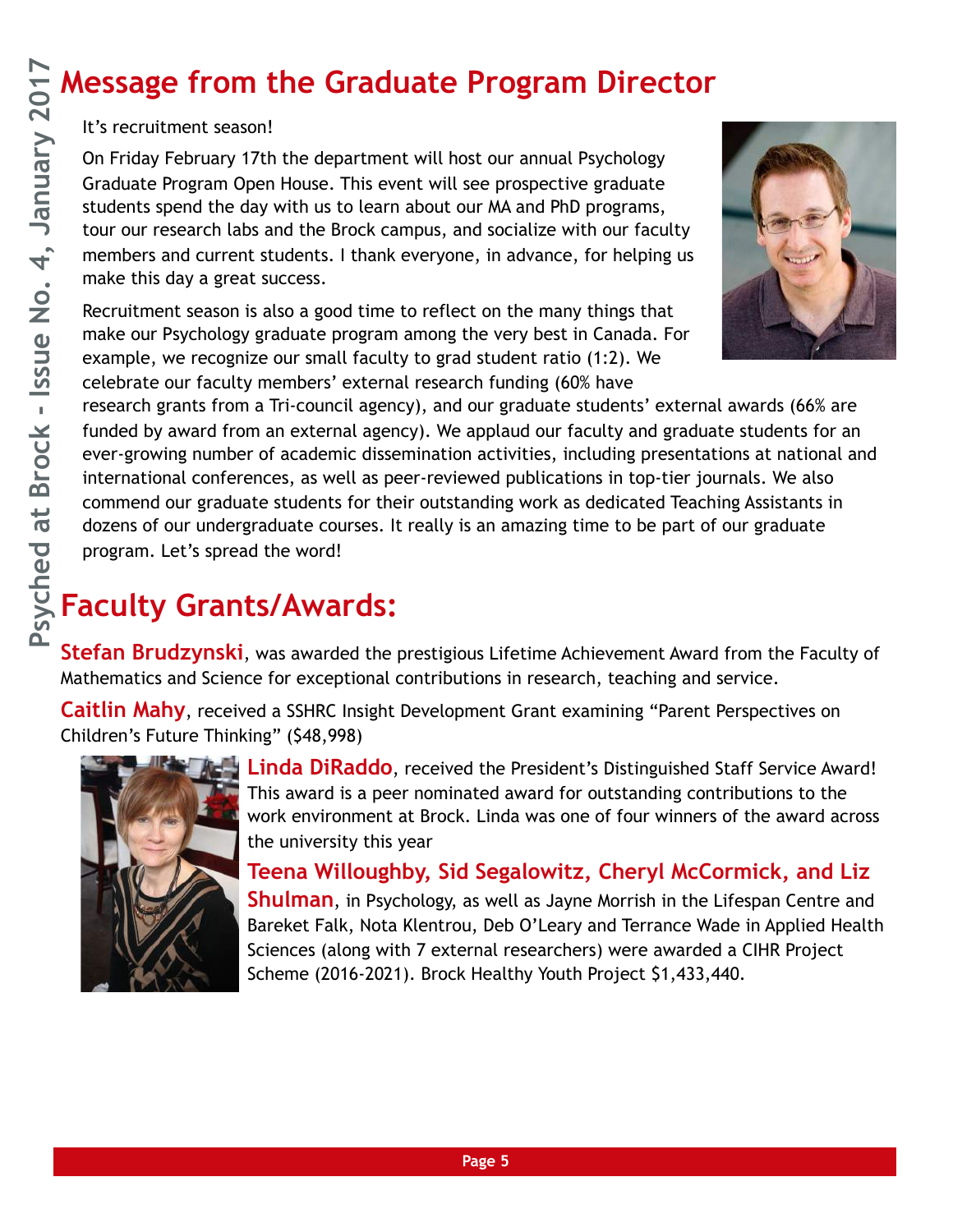### **Faculty of Social Sciences Celebration of Excellence**

The Faculty of Social Sciences held its 2017 'celebration of excellence' to recognize the many achievements of faculty and students in the Faculty of Social Sciences. Psychology students and faculty show up on (literally) every page of the award lists. Simply amazing … Congratulations to all!

- ✦ Bluma Appel Graduate Entrance Scholarship for Excellence in Social Sciences, **Elvira Prusaczyk**
- ✦ Alexander Graham Bell Canada Graduate Scholarship Doctoral, **Kari Lustig**
- ✦ Writing Award for Best Graduate PhD Thesis, **Shawn Geniole**
- ✦ President's Distinguished Staff Service Award, **Linda DiRaddo**
- ✦ Brock SSHRC Institutional Grant (BSIG), **Andrew Dane**
- ✦ SSHRC Insight Grant, **Michael Busseri**
- ✦ SSHRC Insight Development Grant, **Caitlin Mahy**
- ✦ NSERC Discovery Grants, **Cheryl McCormick** and **Cathy Mondloch**
- ✦ CIHR Grant, **Teena Willoughby**
- ✦ Ira & Harriet Reiss Theory Award, **Tony Bogaert**
- ✦ Council for Research in Social Sciences Research Award (CRISS), **Stephen Emrich, Cheryl McCormick, Dawn Good, Kathy Belicki, and Veena Dwivedi**
- ✦ All OGS, SSHRC, NSERC, and CIHR graduate fellowship award winners (noted previously)



### **Brock Hosts National Developmental Psychology Conference in 2018!**

As one of the top three Developmental Psychology programs in Canada, the Department of Psychology along with the Lifespan Centre are thrilled to be hosting the Development 2018 conference. Approximately 500 Developmental Psychologists will attend the conference at Brock next spring. The organizing committee is thrilled to announce that Stephen Suomi will be one of the Keynote speakers for the conference. Stephen Suomi is an internationally known Primatologist who uses an integrative approach to developmental research, examining how both genetic and environmental factors influence change across the lifespan. For more information, please visit: [www.development2018.com](http://www.development2018.com)

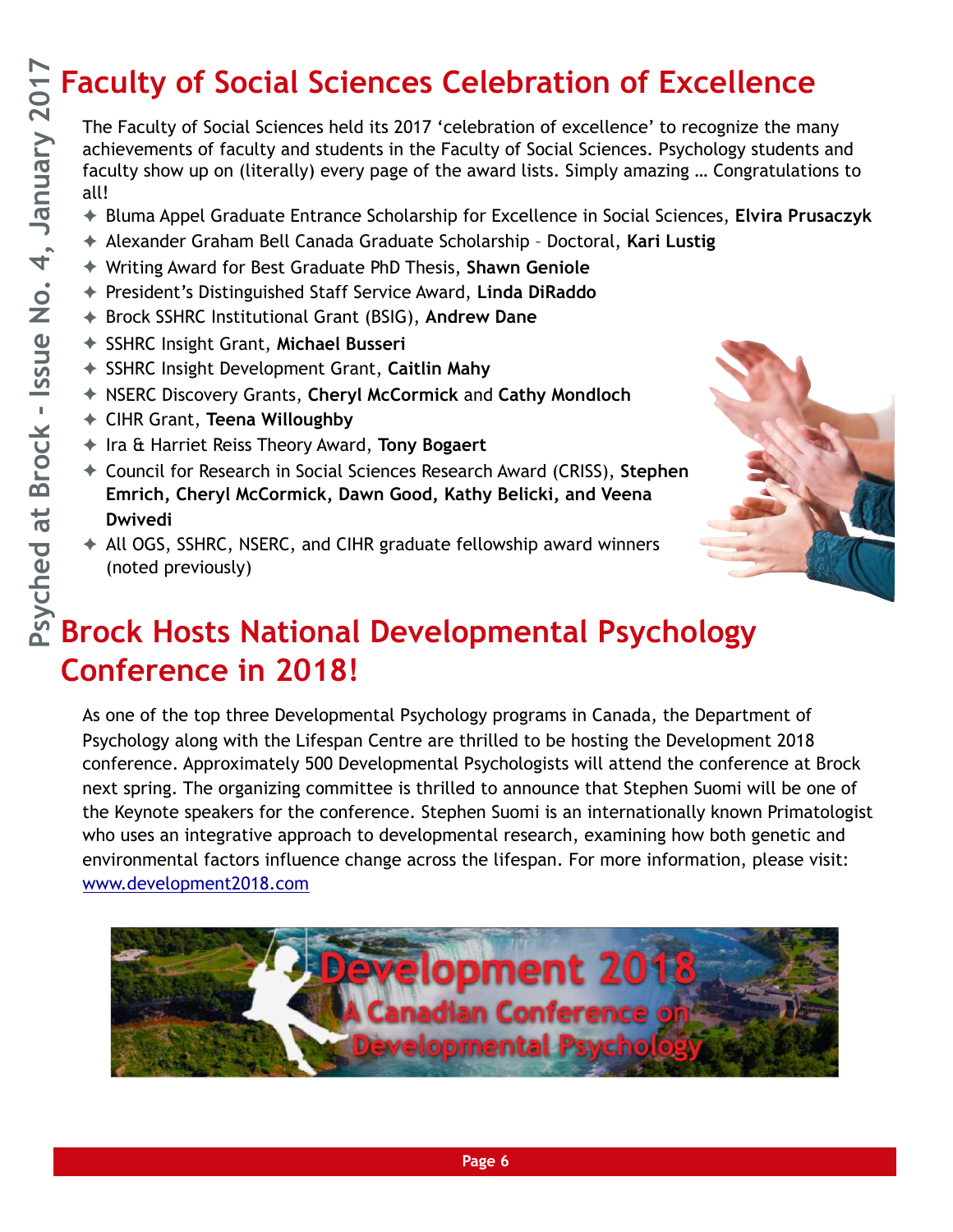## **Taking Our Research Around the World**

In October, **Cathy Mondloch** travelled to Friedrich-Schiller University of Jena, **Germany** & University of York, **UK**. She gave an invited address at each school, titled:Here's Looking at You? Experience influences adults' and children's ability to learn new facial identities. Cathy served as the external examiner for a PhD thesis in Jena and developed new collaborations with researchers abroad. Highlights including hiking in the countryside with colleagues, Juergen Kaufmann and Stefan Schweinberger, and enjoying time in British pubs with others who are passionate about face recognition!





**Gordon Hodson**'s Lab (Brock Lab of Intergroup Processes or BLIP) was well represented at the biennial conference for the International Society for Justice Research this summer in **Canterbury, UK**. The BLIP lab gave three talks and presented two posters at the conference.

June 2016. The sleep lab crew went to the Associated Processional Sleep Societies conference in **Denver, Colorado**. Four posters were presented, involving 5 Brock graduate students, one undergraduate thesis student, a high school mentorship student and two Faculty collaborators.



In January, **Angela Evans** attended a week long workshop at the **Lorentz Center in the Netherlands** called the Invention of Lying: Logic, Language, and Cognition. Angela spent the week discussing the latest research on lying, presented her work on methods for promoting honesty with young children, and spent some time wandering the canals in Amsterdam.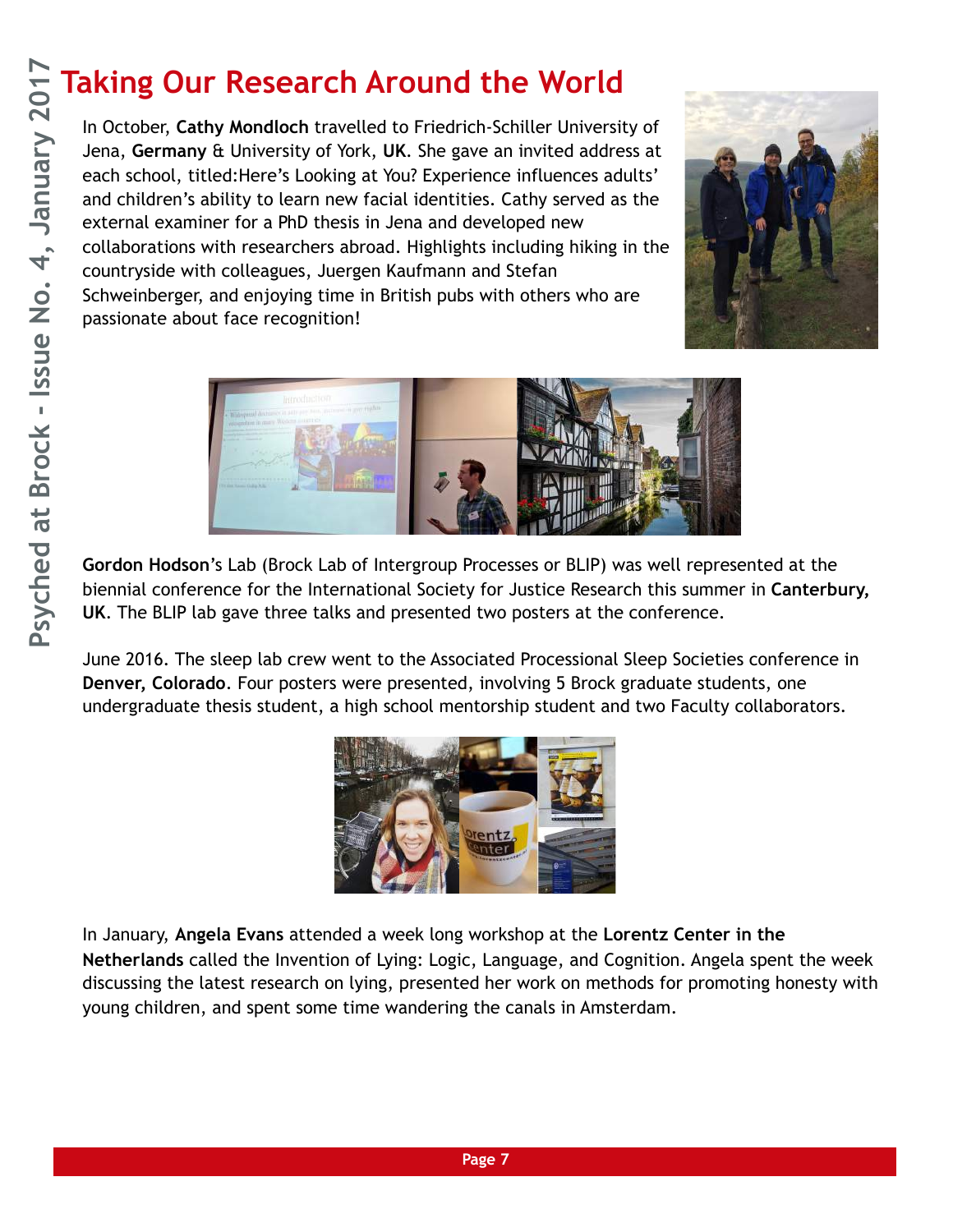### **Our Research in the News**

✦ **Joshua Black,** a PhD student in our department, has continued to receive extensive media attention around his research on grief and dreams Josh gave several radio and podcast interviews to CFBU 103.7 FM, Dear Dougy Podcast, Good Grief with Cheryl Jones, AM790, Journeys with Grace Pointe Grief Centre, Coast to Coast AM, and Twin Cities News Talk about his research on grief and dreams. His work has also been featured in the Brock Press, The St. Catharines Standard, The Welland Tribune, and The Niagara Falls Review. Josh also appeared on the television show What's New? Josh has also started is own pod cast with Shawn Ram called Grief Dreams and has successfully created 15 episodes with over 1300 downloads! Several of his podcasts feature guests from Brock University within the Psychology department including: Mojan Naisani (episode 4), Travis Hodges (episode 9), Dr. Kerri Michalica (episode 10), and Caroline Drolet (episode 15). The podcast can be found on iTunes, Podbean, Stitcher, Overcast, and many other podcast platforms.



- Kari Lustig, a PhD student in our department, was recently featured in the Brock News for her work examining whether hormones can be viewed as a mechanism to explain some of the deficits observed in emotional processing after sleep loss.
- ✦ **Karen Campbell,** Canadian Research Chair in Cognitive Neuroscience of Aging, was recently featured in the Brock News as one of two new CRC's hired at Brock University this year. You can learn more about Karen's work here: https://brocku.ca/brock-news/2016/12/brock[university-gains-two-new-canada-research-chairs-in-workplace-injury-aging/](https://brocku.ca/brock-news/2016/12/brock-university-gains-two-new-canada-research-chairs-in-workplace-injury-aging/)
- ✦ **Michael Busseri's** research on happiness was recently featured in the Brock News as one of the recently funded SSHRC projects at Brock University. Click here to learn more: https://brocku.ca/brock-news/ [2016/09/brock-researchers-receive-3-7-million-funding-from-federal](https://brocku.ca/brock-news/2016/09/brock-researchers-receive-3-7-million-funding-from-federal-granting-agency-sshrc/)granting-agency-sshrc/
- ✦ **Teena Willoughby** was featured in the Brock Press and the St. Catharines Standard for her recent 1.4 million dollar CIHR grant funding the Brock Healthy Youth Project
- ✦ **Thalia Semplonius,** a PhD student in the department was interviewed by the National Post about her graduate school experience and research on younger and older adults' well-being.





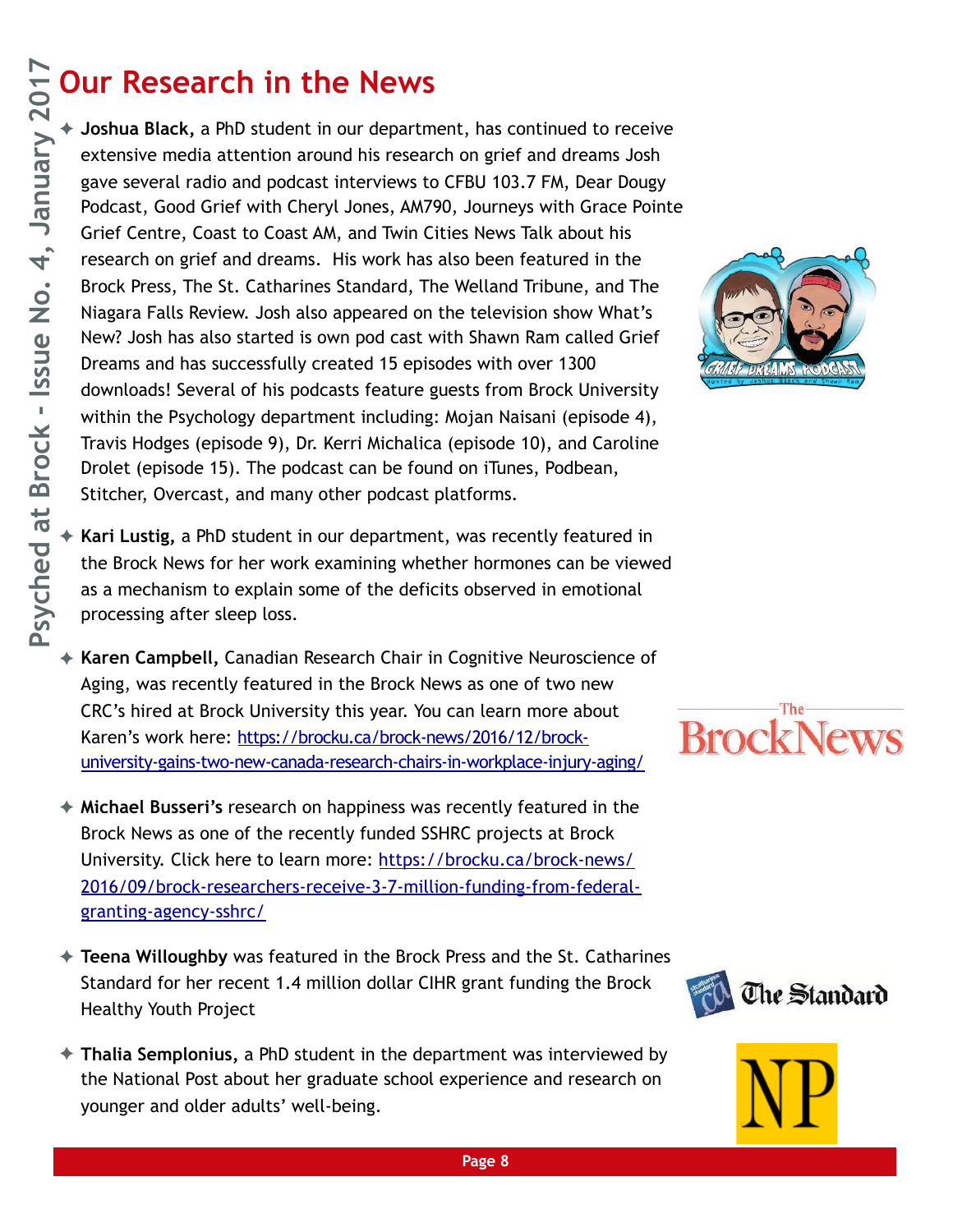## **Our Research in the News Continued..**

✦ **Ann Farrell** and **Thalia Semplonius** were interviewed by Brock Press about the Canadian Psychology Article on Rankings of Canadian Developmental Psychology Programs that they co-authored with several [other Lifespan graduate students and faculty. http://psycnet.apa.org/](http://psycnet.apa.org/journals/cap/57/2/76.pdf&uid=2016-01248-001) journals/cap/57/2/76.pdf&uid=2016-01248-001



Harroop Ahuja, a high school student research volunteer in Teena Willoughby's Lab and member of the Brock Healthy Youth Project Youth Engagement Committee, was interviewed by The Brock News in December 2016 about his role in the Youth Engagement Committee.



#### **Supporting our Students**

Tanya Martini has developed a new website for our undergraduate psychology students. It includes everything from our old .pdf undergraduate manual and more! Check it out at:

[www.brockpsycsite.com](http://www.brockpsycsite.com)

PSYC-SITE



#### **Making Community Connections**

**Kimberly Cote** organized and launched the first-ever national fundraising campaign for healthy sleep. The first Great Canadian Sleep Walk took place on Aug 20th, 2016 in 4 cities across Canada: Halifax, Quebec City, Montreal, and here in Niagara. Niagara participants walked a 5km route on the Brock campus through the Bruce Trail. Across the 4 sites, there were over 100 walkers and nearly \$6000 was raised. The funds will **help support the advancement of sleep medicine and research in Canada, and advocacy and education programs, with the Canadian Sleep Society. Cote is the current President of the Society.** The Canadian Sleep Society is aiming to help local communities run their own Sleepwalks through the Canadian Sleep Society throughout the year.







**Page 9**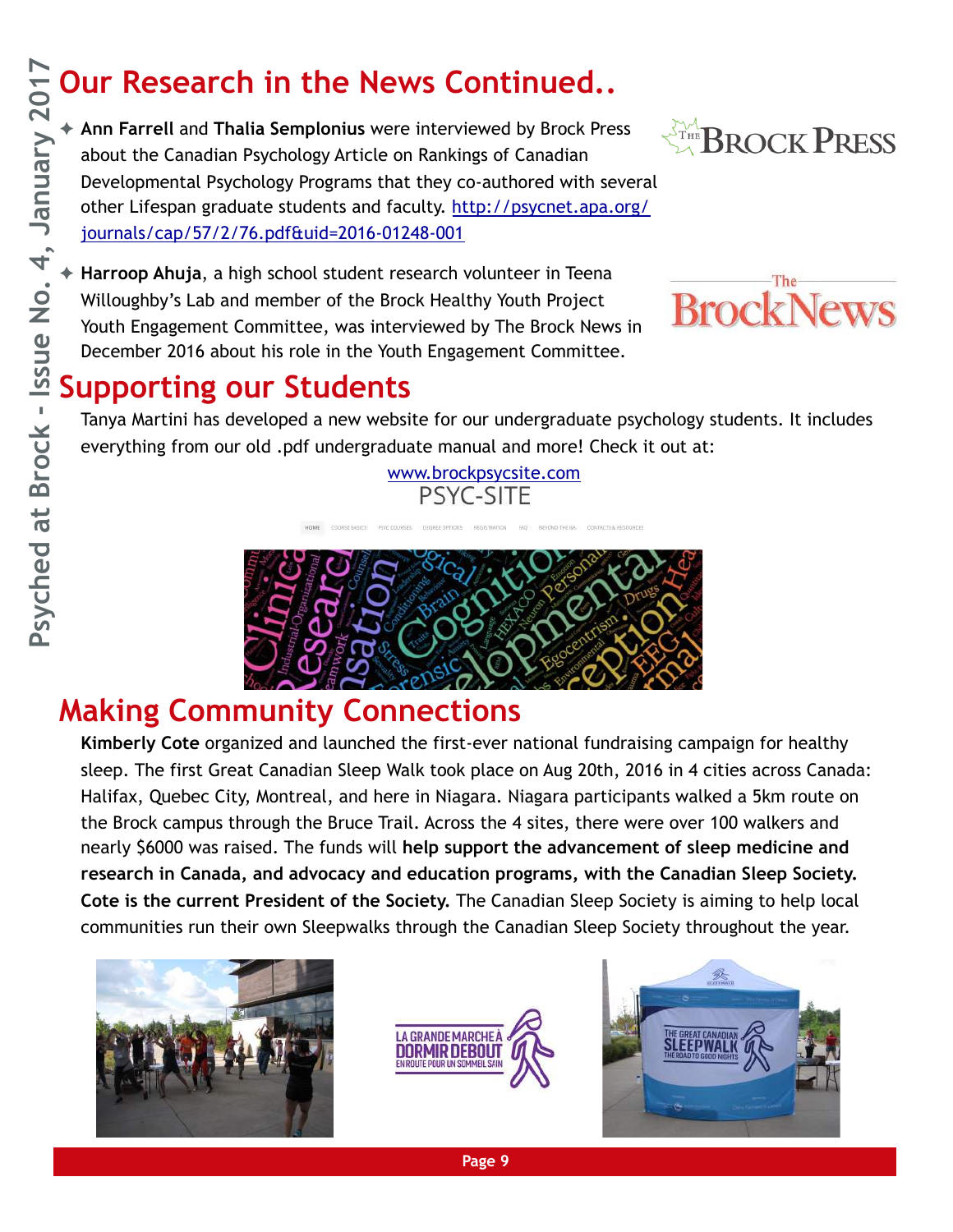### **Making Community Connections Continued…**

In June 2016, two MPS (Chris Bittle and Vance Badawey) visited the **Face Perception Lab** in association with NSERC's funding announcement. They spent time learning about our work on identity recognition and its implication for the security industry. For more see https://brocku.ca/ [brock-news/2016/06/local-mps-get-a-look-at-federally-funded-research/](https://brocku.ca/brock-news/2016/06/local-mps-get-a-look-at-federally-funded-research/) 

**Joshua Black,** a PhD student in our department, gave 8 talks on grief dreams. Talks were given at Children's Grief Awareness Event, Bereaved Families of Ontario Hamilton/Burlington Volunteer Appreciation Event, Compassionate Community Launch week, P. X. Dermody Funeral Home, Grimsby Library, Walpole Island First Nation, and Heartache2Hope Support Loss Group. Joshua also helped organize the 25th Annual Bereavement Ontario Network Conference and was a Facilitator on Grief Dreams at Camp Erin (a camp for bereaved children). This fall, Josh organized and hosted the 1st Annual Children's Grief Awareness Event at Brock University on November 12, 2016.

**Sid Segalowitz** has become a collaborating investigator on the project "A National Coordinating Neuroinformatics Framework for Autism and Related Conditions" funded by Brain Canada and the Azrieli Foundation based at McGill University and the Montreal Neurological Institute. Together with the PIs, Alan Evans and Mayada Elsabbagh, he is partnering with Compute Ontario and SharcNet through James Desjardins to develop a pipeline for rapid processing and analysis of the very large set of EEG records of children at risk for ASD. The pipeline will be available also for other large scale EEG projects.

**Teena Willoughby, Jayne Morrish, Sid Segalowitz, Thalia Semplonius** and **Taylor Heffer** gave a presentation about the Brock Healthy Youth Project to Premier Kathleen Wynne in January 2017.

The **Brock Healthy Youth Project** team (PI: **Teena Willoughby**) is partnering with World Health Organization, UNICEF Canada, Mental Health Commission of Canada, RCMP, Niagara Catholic District School Board, PREVNet, Canadian Public Health Association, Right To Play–Canada, Canadian Centre on Substance Abuse, Niagara Region Public Health, Pathstone Mental Health, Peace Grantmakers Network, Live Different, Parachute, Peaceful Schools International, Brock University Students Union, Leave Out Violence (LOVE), Big Brothers and Big Sisters of Canada, and Canadian Centre for Ethics in Sport in their integrated knowledge mobilization activities.









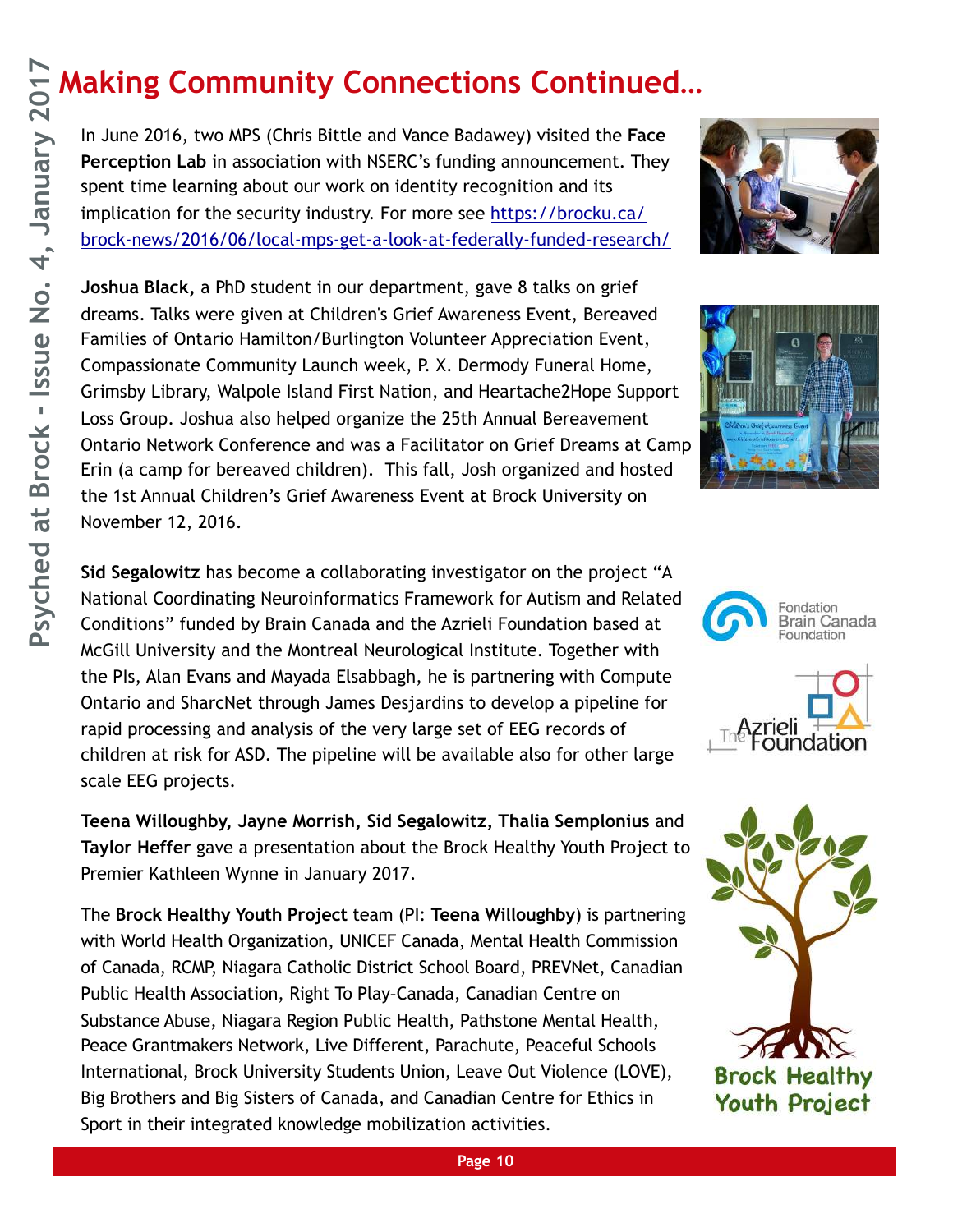#### **Volunteering in our Community**

**Khadija Dairywala** is an exceptional volunteer in the community. Khadija's research program centres around adolescent well-being and she clearly volunteers and engages with this community. Khadija volunteers for a non-profit organization that hosts networking opportunities for local artists, celebrates the multicultural art diversity through festivals and community gatherings and provides funding to artists called the Cultural HotSpot (Toronto). She also volunteered for the Go Global Exposition (hosted by Verge Magazine, Toronto). This event provided individuals (especially students) with an opportunity to learn about the organizations that send students abroad for work or volunteer purposes. Students were also invited to various panel discussions led by students who had gone abroad and enjoyed their experience. Khadija also visited Tanzania (Dar es Salaam) in October and gave a mini talk, along with several other girls from different countries, about the importance of education and her own experience as a student as part of the Let Girls Learn program initiated by Michelle Obama.

#### **Have You Read Anything Good Lately?**

Check Out Some of Our Recent Publications

- Adachi, P.J.C., Hodson, G., Willoughby, T., Blank, C., & Ha, A. (2016). From outgroups to allied forces: The effect of intergroup cooperation in violent and non-violent video games on prejudice bias reduction. *Journal of Experimental Psychology: General, 145*(3), 259-265. doi: 10.1037/xge0000145
- Adachi, P.J.C., & Willoughby, T. (in press). The link between playing video games and positive youth outcomes. *Child Development Perspectives.*
- Baker, K.A., Laurence, S., & Mondloch, C.J. (2017). How does a newly encountered face become familiar? The effect of within-person variability on adults' and children's perception of identity. *Cognition, 161*, 19-30.
- ✦ Brook, C., & Willoughby, T. (2016). Social anxiety and alcohol use across the university years: Adaptive and maladaptive groups. *Developmental Psychology, 52*(5), 835-845. doi: 10.1037/dev0000110
- ✦ Bunda, K., & Busseri, M. A. (in press). Lay theories of health, self-rated health, and health behavior intentions. *Journal of Health Psychology*. [Publication with former UG thesis student].
- ✦ Black, J., DeCicco, T., Seeley, C., Murkar, A., Black, J., & Fox, P. (2016). Dreams of the Deceased: Can Themes be Reliably Coded? *International Journal of Dream Research, 9*(2), 110-114.
- ✦ Campbell, K. L., Benoit, R. G., & Schacter, D. L. (in press). Priming, not inhibition, of related concepts during future imagining. *Memory.*
- ✦ Choma, B.L., & Hodson, G. (in press). Right-wing ideology: Positive (and negative) relations to threat. *Social Cognition*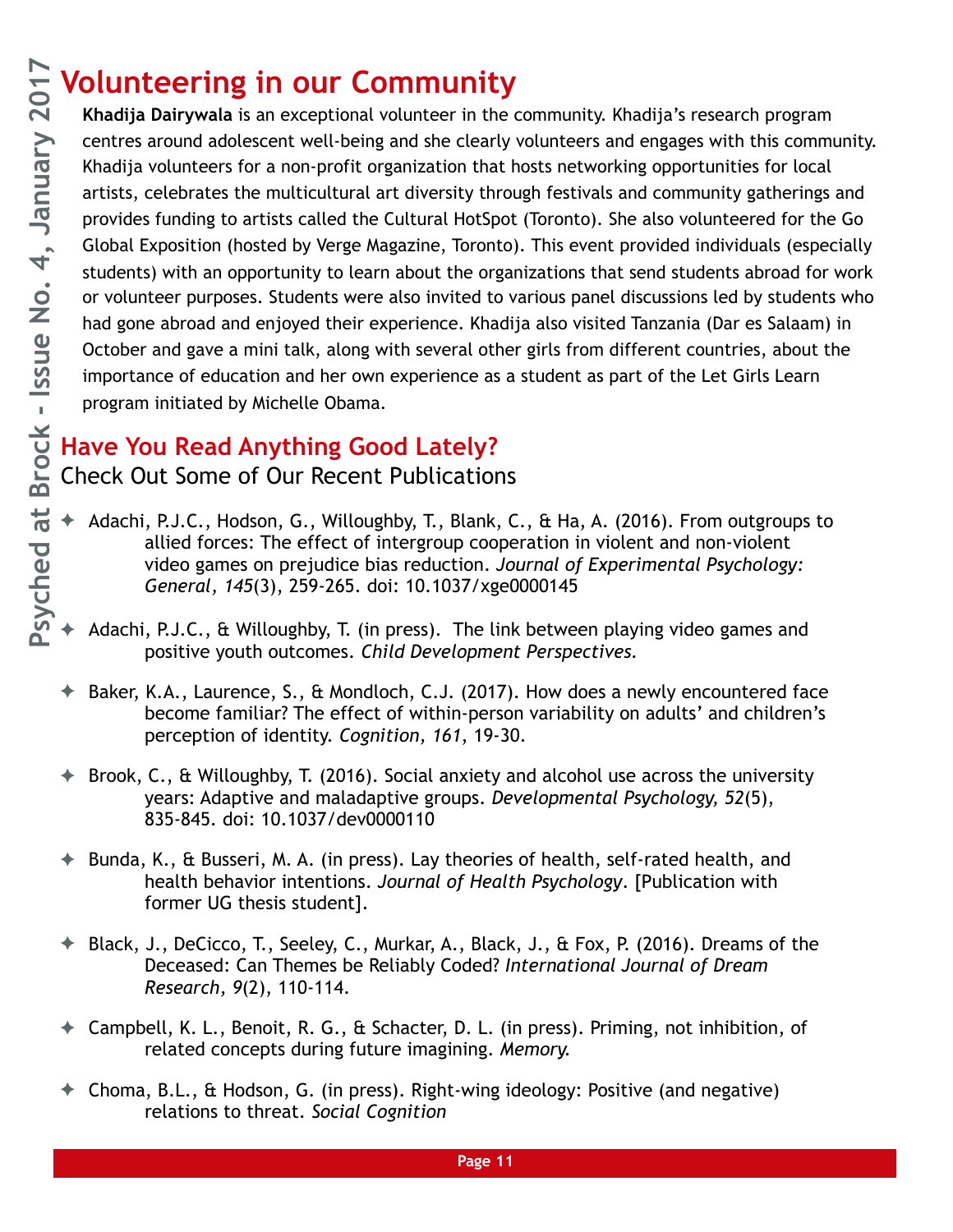S Check Out Some of Our Recent Publications

- ✦ Cote, K.A. (2017). Sleep on it: Everything will look better in the morning. *Sleep Medicine Reviews.* DOI:http://dx.doi.org/10.1016/j.smrv.2016.04.003, invited editorial.
- ✦ Dhont, K., Hodson, G., & Leite, A.C. (2016). Common ideological roots of speciesism and generalized ethnic prejudice: The social dominance human-animal relations model (SD-HARM). *European Journal of Personality, 30*, 507-522. DOI: 10.1002/ per.2069
- Emrich, S.M., Lockhart, H.A., & Al-Aidroos, N. (in press). Attention mediates the flexible allocation of visual working memory resources. *Journal of Experimental Psychology:* Human Perception & Performance.
- Evans, A. D., Stolzenberg, S. N., & Lyon, T. D. (in press). Pragmatic failure and referential ambiguity when attorneys ask child witnesses "Do you know/ remember" questions. *Psychology, Public Policy, and Law.*
- ✦ Farrell, A. H., Provenzano, D. A., Dane, A. V., Marini, Z. A., & Volk, A. A. (2017). Maternal knowledge, adolescent personality, and bullying. *Personality and Individual Differences, 104*, 413-416.
- ✦ Farrell, A. H., & Volk, A. A. (2016). *Same-sex school bullying*. In T. K. Shackelford, & V. A. Weekes-Shackelford (Eds.). Encyclopedia of Evolutionary Psychological Science. New York: Springer.
- ✦ Good, M., Hamza, C.A., & Willoughby. T. (in press). A longitudinal investigation of the relation between nonsuicidal self-injury and spirituality/religiosity among university students. *Psychiatry Research.*
- ✦ Hamza, C.A., & Willoughby, T (2016). Nonsuicidal self-injury and suicidal risk among emerging adults. *Journal of Adolescent Health, 59*(4), 411-416. doi:http:// dx.doi.org/10.1016/j.jadohealth.2016.05.019
- ✦ Hodson, G., & MacInnis, C.C. (2017). Can left-right differences in abortion support be explained by sexism? *Personality and Individual Differences, 104*, 118-121.
- ✦ Hodson, G., MacInnis, C.C., & Busseri, M.A. (2017). Bowing and kicking: Rediscovering the fundamental link between generalized authoritarianism and generalized prejudice. *Personality and Individual Differences, 104*, 243-251.
- ✦ Hodson, G., & Earle, M. (in press). Social identity theory (SIT). *Encyclopedia of Personality and Individual Differences* (Eds. V. Zeigler-Hill & T.K. Shackelford). Springer.
- ✦ Hodson, G., & Earle, M. (in press). Anti-Semitism. *The SAGE Encyclopedia of Political Behavior*. (Ed. F.M. Moghaddam).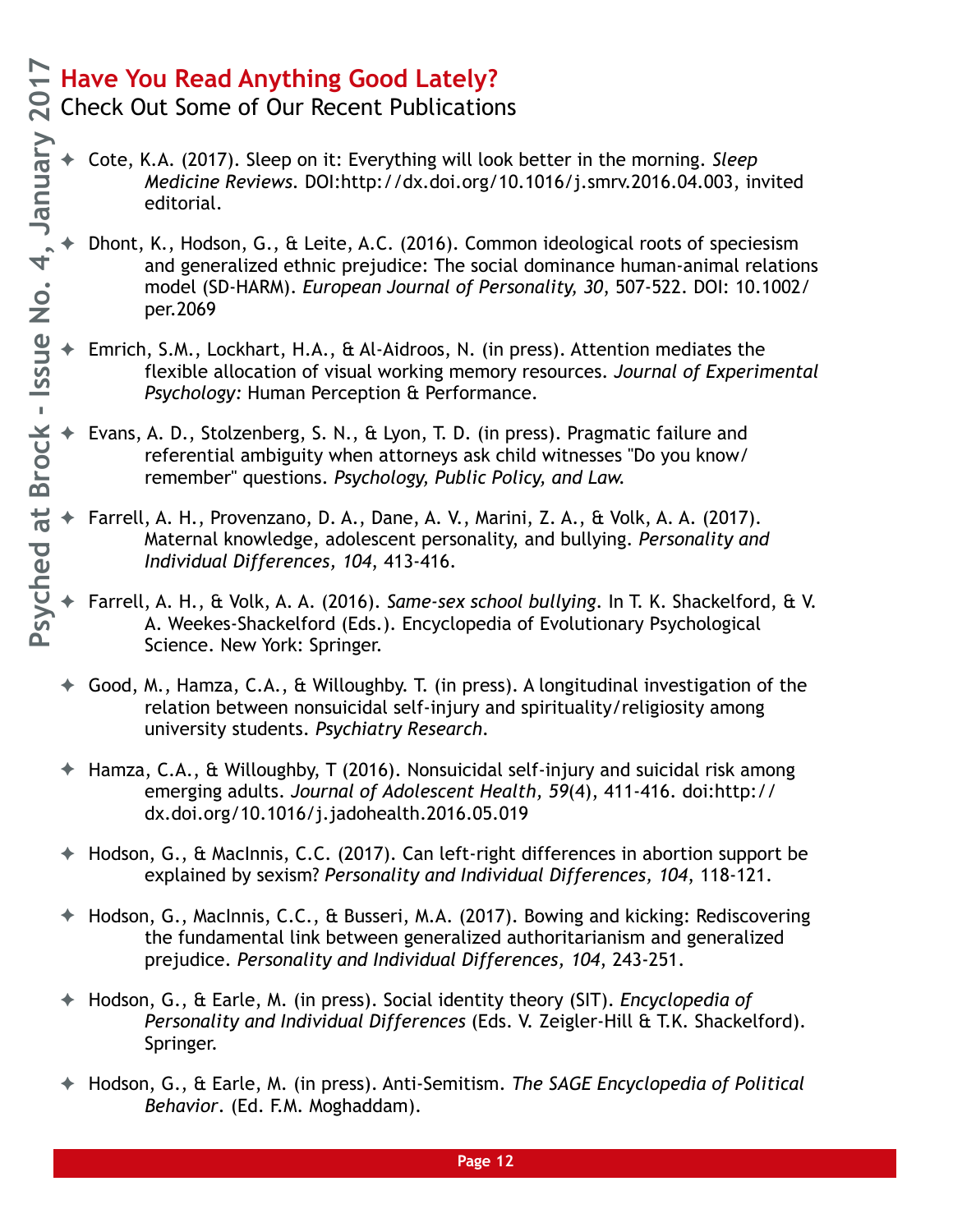Check Out Some of Our Recent Publications

- ✦ Hodson, G. (in press). Authoritarian contact: From "tight circles" to cross-group friendships. In F. Funke, T. Petzel, J.C. Cohrs, & J. Duckitt (Eds.), *Perspectives on authoritarianism*. Weisbaden, Germany: VS-Verlag. ISBN-10: 3531165178; ISBN-13: 978-3531165172
- Hodson, G., Turner, R.N., & Choma, B.L. (in press). Individual differences in intergroup contact propensity and prejudice reduction. In L. Vezzali & S. Stathi (Eds). In*tergroup contact theory: Recent developments and future directions (Series: Current Issues in Social Psychology)*. New York, NY: Psychology Press.
- ✦ Hoffarth, M.R. & Hodson, G. (2018). Ambivalence. *Encyclopedia of Personality and Individual Differences* (Eds. V. Zeigler-Hill & T.K. Shackelford). Springer. (URL: http://www.springer.com/us/book/9783319246109)
- ✦ Hoffarth, M. R., & Bogaert, A (2017). Opening the closet door: Openness to experience, masculinity, religiosity, and coming out among same-sex attracted men. *Personality and Individual Differences, 109*, 215-219.
- Hoffarth, M. R., & Jost, J. T. (in press). When Ideology Contradicts Self-Interest: Conservative Opposition to Same-Sex Marriage among Sexual Minorities—A Commentary on Pinsof and Haselton (2016). *Psychological Science.*
- Laurence, S., Zhou, X. & Mondloch, C.J. (2016). The flip side of the other-race coin: They all look different to me. i, 374-388.
- ✦ MacInnis, C.C., & Hodson, G. (in press). It ain't easy eating greens: Evidence of bias toward vegetarians and vegans from both source and target. *Group Processes and Intergroup Relations.*
- MacInnis, C.C., Page-Gould, E., & Hodson, G. (in press). Multilevel intergroup contact and anti-gay prejudice (explicit and implicit): Evidence of contextual contact benefits in a less visible group domain. *Social Psychological and Personality Science.*
- Mahy, C. E. V., Mohun, H., Müller, U., & Moses, L. J. (2016). The role of subvocal rehearsal in preschool children's prospective memory. *Cognitive Development, 39*, 189-196.
- Mahy, C. E. V., Schnitzspahn, K. M., Hering, A., Pagobo, J. R. & Kliegel, M. (in press). The delay period as an opportunity to think about future intentions: Effects of delay length and delay task difficulty on young adult's prospective memory performance. *Psychological Research.*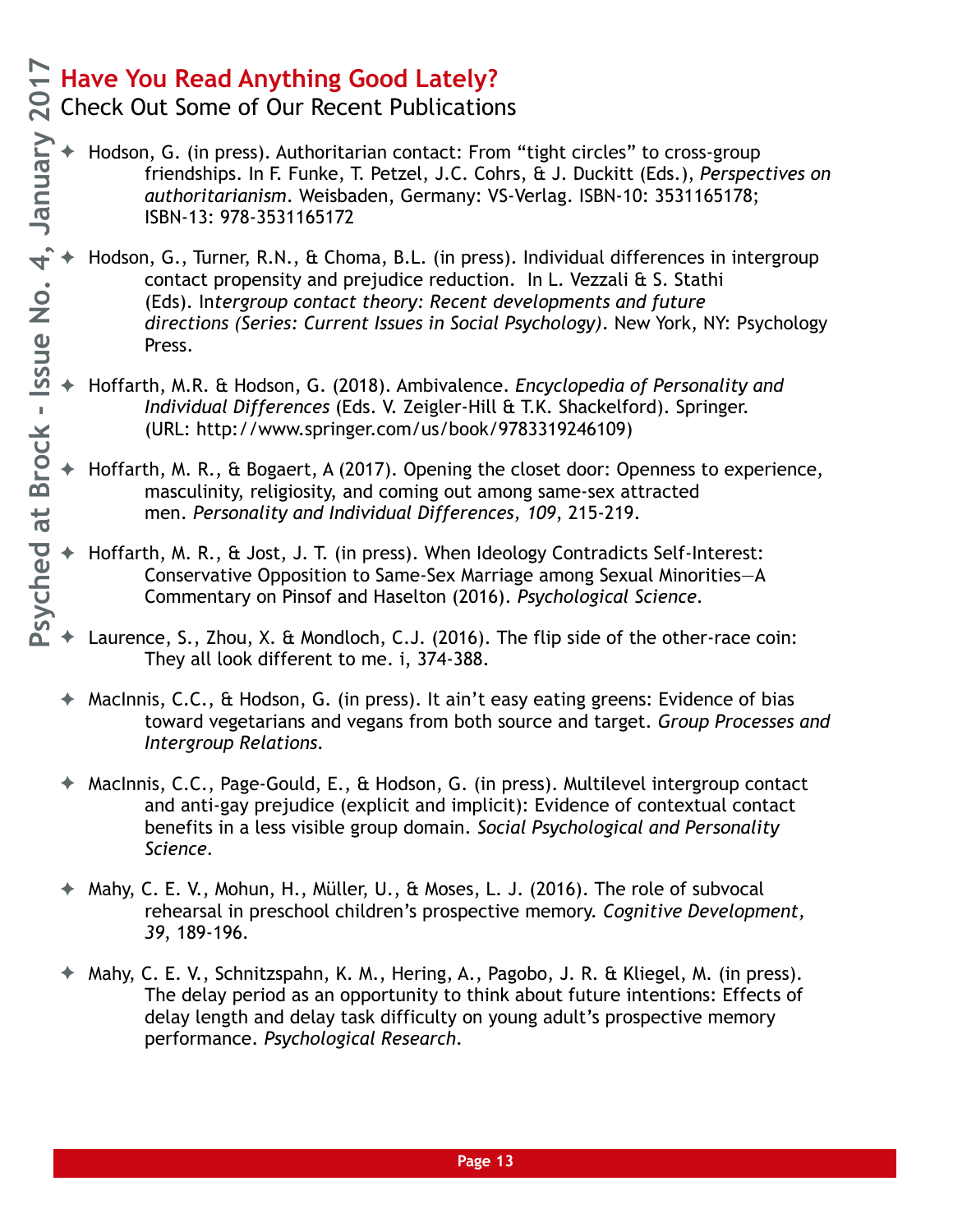**Q** Check Out Some of Our Recent Publications

- Pfeifer, J. H., Mahy, C. E. V., Merchant, J. S., Chen, C., Masten, C. L., Fuligni, A. J., Lieberman, M. D., Lessard, J., Dong, Q., & Chen, C. (2017). Neural systems for reflected and direct self-appraisals in Chinese young adults: Exploring the role of temporal-parietal junction. *Cultural Diversity and Ethnic Minority Psychology, 23*, 45-58.
- Roberts, K. P., Evans, A. D., & Duncanson, S. (2016). Binding an event to its source at encoding improves children's source monitoring. *Developmental Psychology, 52*, 2191-2201. doi:10.1037/dev0000213
- Salahub, C. & Emrich, S.M. (2016). Tuning perception: visual working memory biases the quality of visual awareness. *Psychonomic Bulletin & Review, 23*(6), 1854-1859.
- Shanahan, E. & Busseri, M. A. (2016). Life gets better and better: Cultural life script theory and subjective life satisfaction trajectories among young adults. *European Journal of Personality, 30*, 564-579. [Publication with former UG thesis student who is now a MA student at WLU].
- Skorska, M. N., & Bogaert, A. F. (2016). The fraternal birth order effect. In T. K. Shackelford & V. A. Weekes-Shackelford (Eds.) *Encyclopedia of Evolutionary Psychological Science* (pp. 1-3). Springer International Publishing. doi: 10.1007/978-3-319-16999-6\_3373-1
- Skorska, M. N., Blanchard, R., VanderLaan, D. P., Zucker, K. J., & Bogaert, A. F. (2016). Gay male only-children: Evidence for low birth weight and high maternal miscarriage rates. *Archives of Sexual Behavior*. doi:10.1007/s10508-016-0829-9
- ✦ Skorska, M. N., & Bogaert, A. F. (2016). Pubertal stress and nutrition and their association with sexual orientation and height in the Add Health data. *Archives of Sexual Behavior.*
- ✦ Tang, A., Santesso, D., Segalowitz, S., Schulkin, J., & Schmidt, L. (2016). Distinguishing shyness and sociability in adults: An event-related electrocortical-neuroendocrine study. *Biological Psychology, 199*, 200-209.
- ✦ Van Noordt, S.J.R., Campopiano, A., & Segalowitz, S.J. (2016). A functional classification of medial frontal negativity event-related potentials: Theta oscillations and single subject effects. *Psychophysiology, 53*(9), 1317-1334.
- Van Noordt, S.J.R., Desjardins, J.A., Gogo, C., Tekok-Kilic, A., Segalowitz, S.J. (2017). Cognitive control in the eye of the beholder: Electrocortical theta and alpha modulation during response preparation in a cued saccade task. *Neuroimage*, 145(Pt A), 82-95.